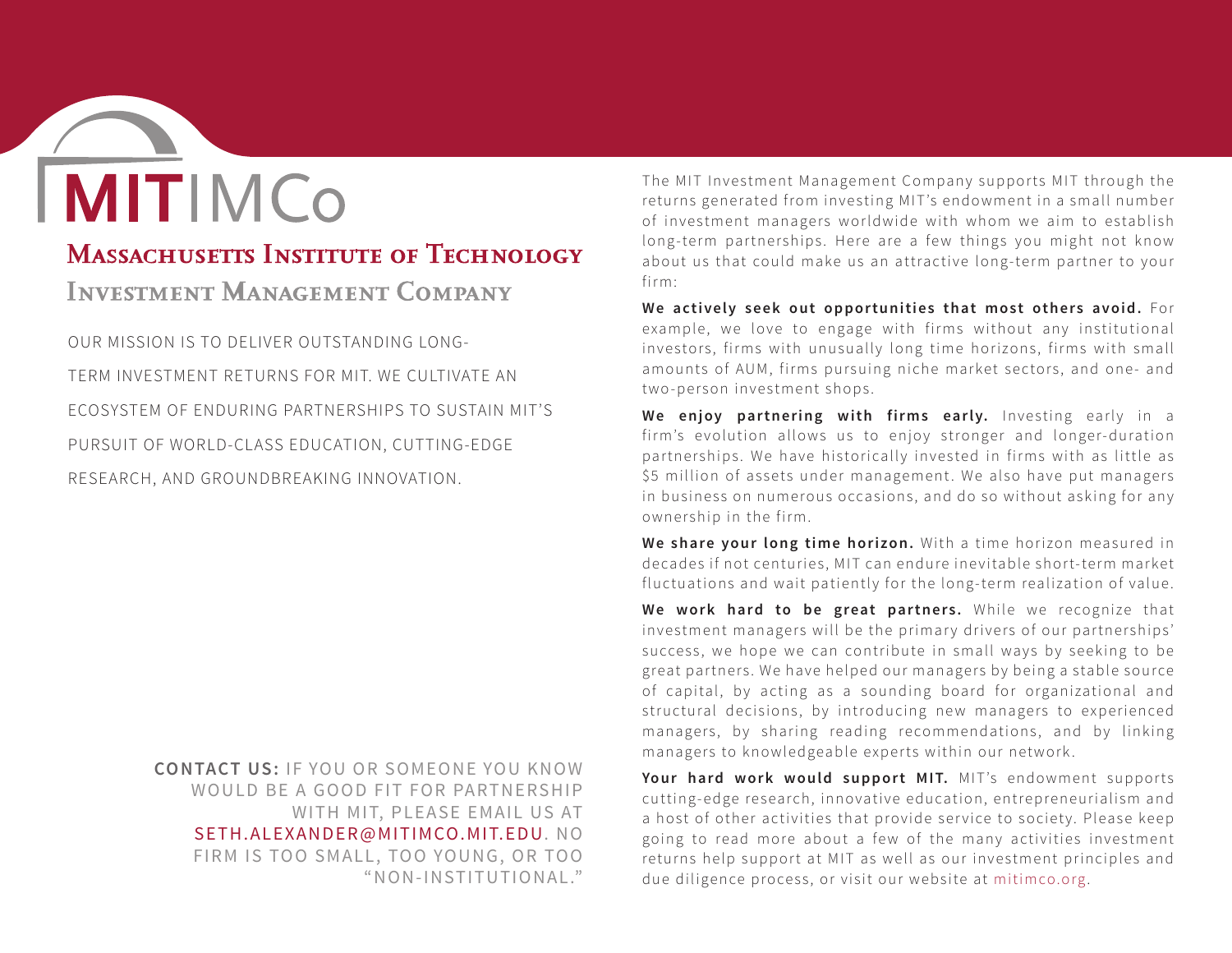# MIT's Mission

The mission of MIT is to advance knowledge and educate students in science, technology, and other areas of scholarship that will best serve the nation and the world in the 21st century.

The returns achieved by our investment manager partners directly advance MIT's mission by supporting a broad range of activities. We describe a small selection of these activities here:

## **Entrepreneurialism**

Through MIT's Deshpande Center (which teaches faculty and researchers to form companies and commercialize technology), innovation contests, venture mentoring, corporate collaborations, and technology licensing, the Institute encourages faculty, students, and alumni to translate work in the academic setting into improvements in everyday life by starting new initiatives and setting up new companies. A recent study by the Kauffman Foundation of Entrepreneurialism estimated that active companies founded by MIT alumni employ approximately 3.3 million people and generate annual sales of \$2 trillion globally.

## **Service to Society**

MIT is strongly committed to public service. The Abdul Latif Jameel Poverty Action Lab (J-PAL) is one example of the impact MIT would like to have in the arena of public service. Founded in 2003 by faculty in MIT's Department of Economics, J-PAL's goal is to reduce poverty by ensuring that policy is based on scientific evidence. The lab runs randomized evaluations of poverty programs in over 30 countries, builds capacity of others to run these evaluations, and works to disseminate results and promote the scale-up of effective policies. Working on issues as diverse as boosting girls' attendance at school, improving the output of farmers in Sub-Saharan Africa, and overcoming racial bias in employment in the U.S., the lab's objective is to provide policy makers with clear scientific results that will enable them to improve the effectiveness of programs designed to combat poverty.

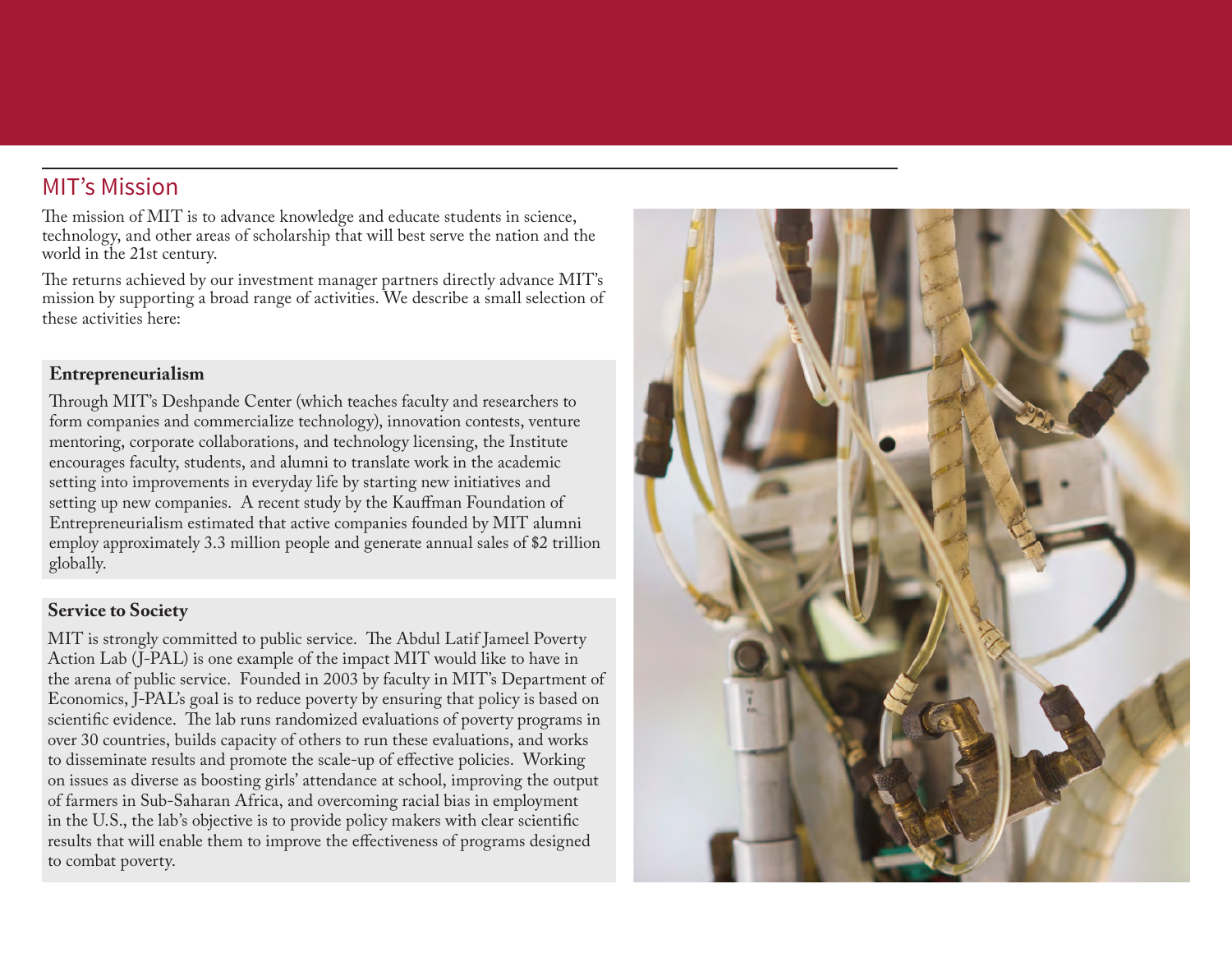

#### **World-class education**

MIT offers students from diverse backgrounds incredible preparation in today's most advanced fields of study. To ensure MIT remains accessible, the Institute recruits and enrolls students without regard to their financial circumstances and offers robust financial aid packages. In recent years, MIT has provided over 60% of undergraduates with financial aid and covered over 50% of the overall cost of tuition and fees. With an MIT education, every student has an equal chance at success. Studies have shown that an MIT education is an economic equalizer with the initial financial circumstances of a student's family having no impact on the starting salary that student achieves upon leaving MIT.

One significant concern to the MIT community has been the limit on the number of students who are able to avail themselves of the traditional educational experience on campus. Recognizing the need to broaden the availability of education opportunities to more people, MIT launched Open CourseWare (OCW) in 2002 to provide free access to MIT course materials on line (www.ocw.mit.edu). To further extend this effort, MIT and Harvard joined forces in 2012 to create EdX (www.edX.org), a new technology platform that offers online versions of university courses. EdX features video lessons, quizzes, student-ranked questions and answers, and online laboratories. Over 7,000 students passed MIT's first EdX class (Introduction to Circuits and Electronics), approximately the same number of people who would take the course in person at MIT over forty years.

### **Cutting-edge research**

MIT's faculty and students undertake massive efforts to help meet society's challenges. A very limited selection of current efforts at MIT include: autism studies, cancer eradication efforts, safer nuclear power, radio wave detection studies (to better understand the formation of the universe), advanced solar power projects, synthetic vocal cords (to help people with voice disorders caused by disease or other factors), a re-design of high performance computing architecture, water desalination efforts, more efficient drug manufacturing, wearable robotic prosthetic devices to help amputees, collision detection algorithms for the FAA, neutrino studies, improved cyber security, satellite tracking, better vaccine delivery methods, novel Alzheimer's treatments, and new methods of energy storing for the power grid.

**MASSACHUSETTS INSTITUTE OF TECHNOLOGY INVESTMENT MANAGEMENT COMPANY**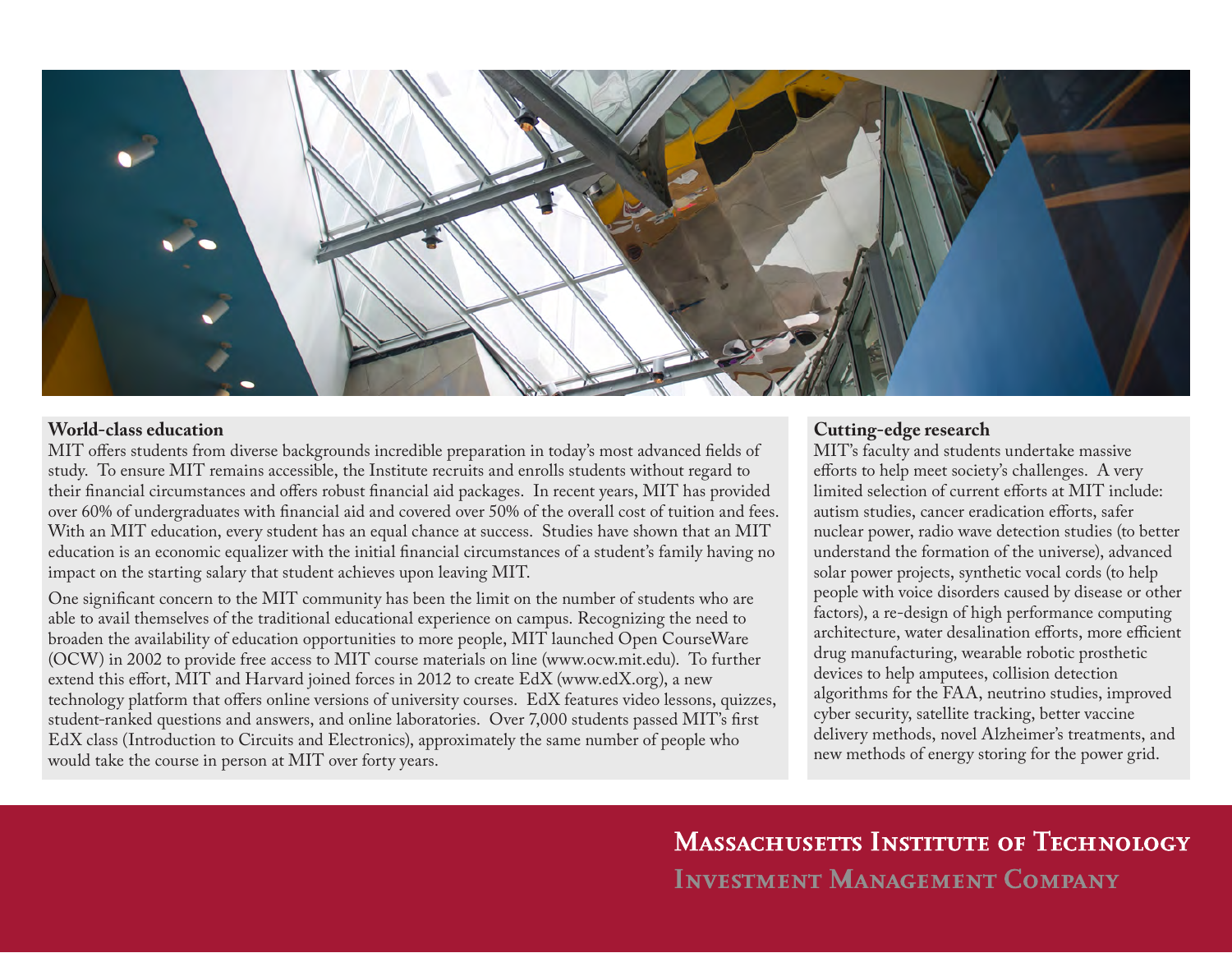Our Core Investment Principles: Earn High Real Returns Partner with Exceptional People Invest with A Value Orientation Focus on the Micro Think Independently Be Long Term Learn from our Mistakes Concentrate where Prudent



## MIT's Investment Philosophy

The goal of our investment philosophy is to support current and future generations of MIT scholars with significant resources. To meet this goal, we have built our investment policy for the Endowment around several core principles. Each is described in more detail here.

#### *We earn returns through longterm business ownership, the application of specialized skills, and the allocation of capital into market dislocations*

On a long-term basis, we see three primary ways to earn high real rates of return. First, we want to partake in the long-term returns of high quality businesses. To the extent we can invest with managers who buy holdings at attractive prices in well-managed businesses with strong and sustainable competitive positions, good growth prospects, and high returns on capital, we can earn significant rates of return through the patient compounding of capital.

Second, we want to participate with exceptional people applying specialized skills to add value to assets. Examples of this would include real estate operators who buy and fix properties, venture capitalists who help start-up entrepreneurs grow businesses, energy firms that discover and extract commodity reserves, and private capital managers who buy and improve the operations of well established companies. In these cases, the investment returns consist of both the underlying intrinsic growth of the asset and the value added by applied expertise. In this way, even lower quality, low growth assets can offer substantial rates of return.

Third, we want to allocate capital into market dislocations. During periods of uncertainty or severe economic stress, markets often experience significant price declines. While price declines usually are rational responses to new information, certain securities may decline in price due to fear and other short-term concerns not relevant to long-term intrinsic value. In these circumstances, we have the opportunity to earn excellent returns by maintaining a long-time horizon and having the fortitude to buy when others are fleeing the market.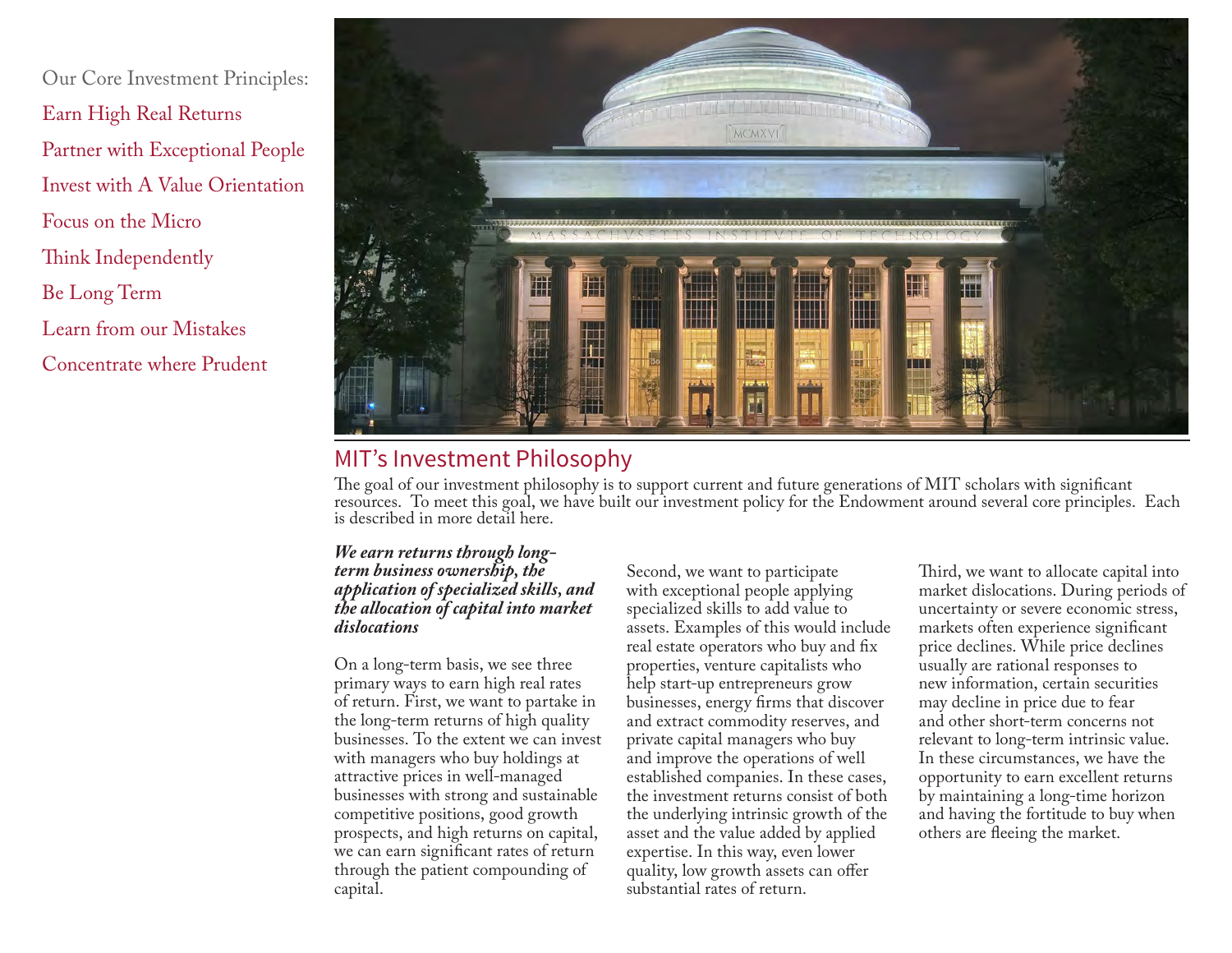#### *We partner with exceptional investment managers*

We execute the vast majority of our investments through external third-party managers. To earn high returns, we may decide we want to invest in arenas as diverse as stocks in China, real estate in Rio de Janeiro, and start-up companies in Silicon Valley. Rather than attempt to hire in-house experts in all of these areas, we instead seek to identify the world's best investors in each area and partner with them. In this way, we are able

The hiring of an exceptional manager can impact the portfolio for decades as these managers compound capital through a variety of market conditions.

to work with the people who have the best competitive advantages in executing their investments given their specialized insights and deep market knowledge. While it can be a long and difficult search to find these unusually talented external managers, we have the opportunity to earn very high rates of return over many years when we do.

In looking for investment managers, we seek exceptional people with a well-defined, investment process and superior investment judgment. We look for managers with a differentiated investment focus and a circle of competence matched by their abilities, resources, and personality. We focus on managers with strong leadership characteristics, motivations beyond money, and acute awareness of their strengths and weaknesses. We search for good partners willing to align themselves with their investors and act in their investors' best interest. We look for people with the highest standards of ethical behavior and strong reputations of fair dealings with others.

MIT will undertake direct investments only if we possess the necessary expertise and competitive advantages. For example, we manage a portfolio of real estate in Cambridge around the MIT campus. Because MIT owns a critical mass of land holdings in Cambridge and is a large driver of demand for real estate space, we have advantages in this arena that third parties cannot match. In this particular circumstance, it also is important for MIT to take direct control of these investments because our goal is not simply to seek the highest financial returns with the properties. While it is important for a real estate project to be financially viable for it to be sustainable, we also want to attract innovative companies to the Cambridge area and to create a lively interactive environment that benefits local residents, local businesses and the MIT community.

#### *We maintain a value-oriented investment approach*

MIT is a value investor with a focus on fundamental analysis. A value approach emphasizes the ability of investors to calculate the intrinsic value of assets by forecasting expected cash flows across a range of potential future outcomes. Value investors look to purchase investments at a significant discount to intrinsic value to account for the uncertainty inherent in any attempt to predict the future. Determining that a sufficient "margin of safety" exists between the price paid for an asset and a conservative projection of future value is the primary determinant for potential inclusion in the portfolio. Intrinsic value provides a framework around which value investors can act. Rather than being swayed by emotions, market sentiment, or short-term news,

a thoughtful, deliberate value investor can assess if investments are priced below or above long-term intrinsic fair value and decide to buy or sell as appropriate.

Our approach leads us to prefer certain types of investment strategies. We prefer strategies in which managers are willing to hold cash if opportunities to buy assets at a compelling discount to intrinsic value are not available. We prefer strategies in which managers can easily articulate why their advantage in buying assets with a margin of safety is repeatable and sustainable over time. We prefer strategies with long-time horizons because it usually is easier to identify which assets and businesses will revert to their intrinsic value over the next few years rather than those likely to revert over the next few months. Finally, we prefer strategies in which investment managers have



 $5$  Investment Principles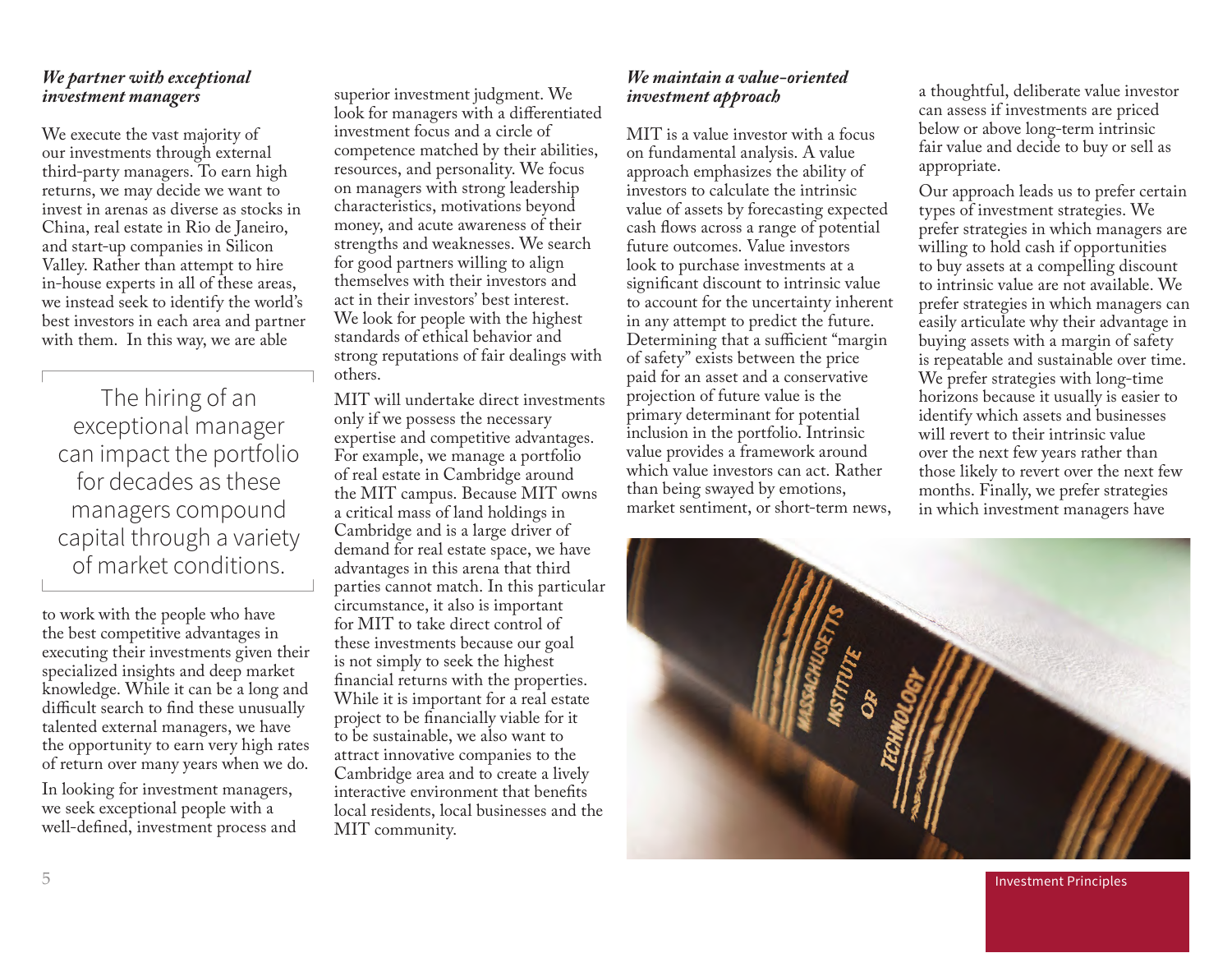an analytical or behavioral advantage over other market participants in determining the intrinsic value of a security. For example, an analytical advantage could arise from a manager's

focus on a large specialized and complex market niche such as energy or from a focus on a small subsector of securities that most other investment managers ignore. A behavioral advantage could result from a manager's focus on long-term business value regardless of current market conditions.

Our approach causes us to avoid many types of investment strategies. We avoid strategies that are fully invested regardless of asset valuations. We avoid strategies that define success as beating a benchmark even if that benchmark loses money. We avoid short-term trading strategies that attempt to capture small pricing anomalies.

We avoid strategies that depend on financial engineering to generate returns. We avoid purely momentum based strategies that buy and sell positions depending only on recent

stock price or earnings trends. We avoid strategies that are too opaque or too complicated for us to understand. We avoid strategies that focus on areas in which pricing is determined



art because we do not know how to calculate long-term intrinsic value if the assets do not produce cash flows. A value orientation does not preclude

high growth investments. On the contrary, growth potential is often the primary driver of long-term intrinsic value. For example, venture capital investments in companies such as Google, Facebook, and LinkedIn meet our value criteria when the expected value of their future cash flows is multiples of our entry valuation. Of course, once the growth potential in these companies is recognized by the market and asset pricing builds in overly rosy projections of the future, we want to allocate capital elsewhere.

Our approach leads us to be contrarian. As markets appreciate in price and reduce the margin of safety between asset pricing and future expected value, we want to reduce our exposure. We are not comfortable maintaining exposures at overly expensive valuations no matter how much longer we believe the euphoria might last. In contrast, when markets decline in price, investors become frightened, and press articles turn negative, our interest increases. While we will never blindly add exposure simply because prices

We believe in independent thinking and are willing to have significant exposure to individual securities and strategies that behave nothing like peers or broad benchmarks.

have fallen or because other investors are fleeing, we believe that investment managers are much more likely to generate returns from finding bargains in the overlooked, underappreciated

areas than attempting to time their way in and out of frothy, overheated arenas.

#### *We have confidence in independent thinking*

We believe in independent thinking and seek to build our portfolio without regard to peer positioning or benchmark weightings. This stance is not oblivious to the reality that MIT competes with other institutions for faculty and student talent. Nor does it ignore the fact that occasional comparisons to a passively-managed benchmark can be an important measure of investment effectiveness over the long term. However, worrying about the consequences of deviating from other investors or indexes would limit our ability to make the meaningful investments that provide the best way to produce high returns. We believe this stance to be a significant potential differentiation for us as most investors are forced to stay close to peers and benchmarks given that they are subjected to frequent relative return comparisons. In practical terms this principle means that MIT is willing to have significant exposure to securities and strategies that behave nothing like peers or broad benchmarks and that our returns may deviate significantly from others.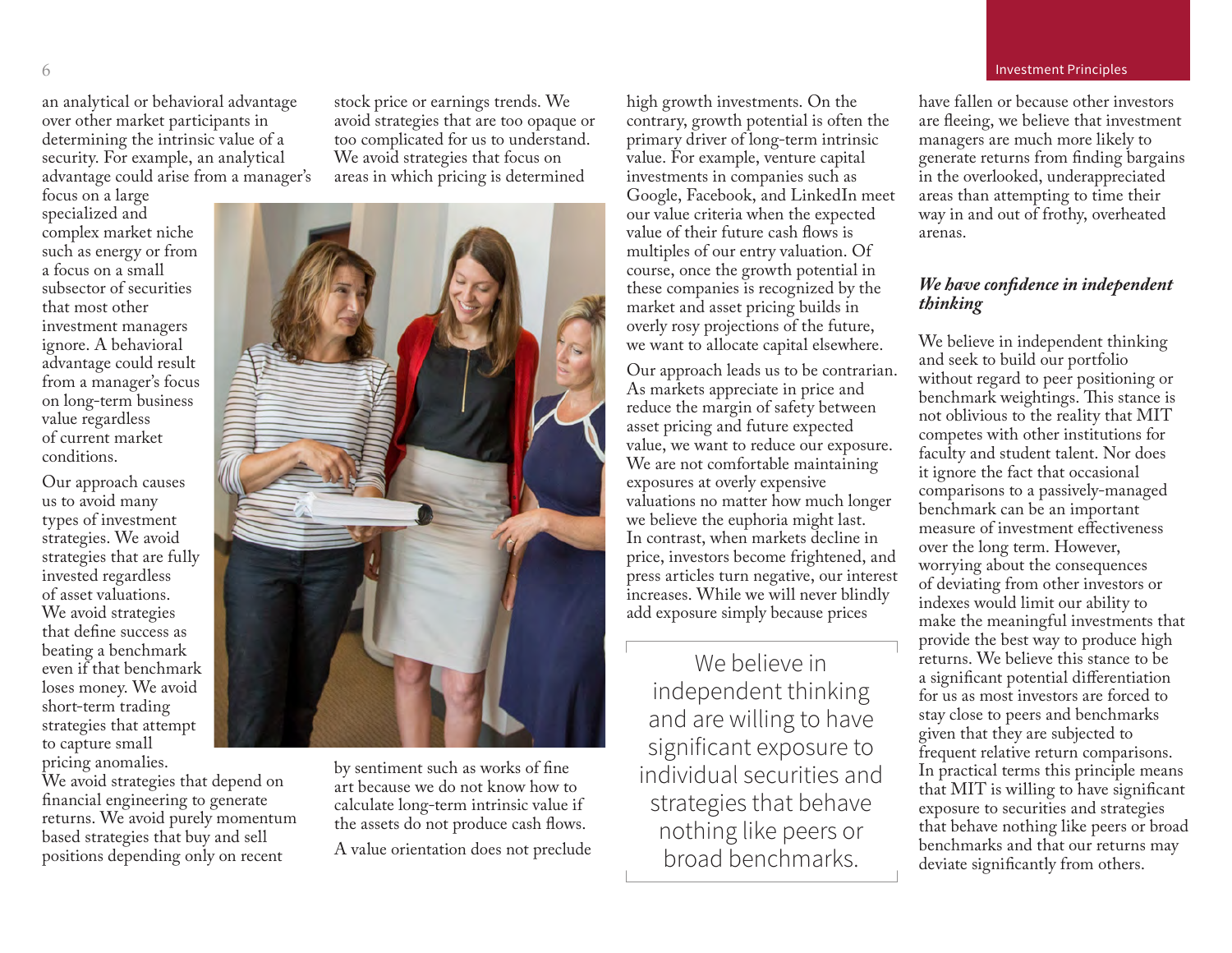#### *We focus our time on microeconomic situations*

We spend significant time understanding microeconomic situations. Our focus on microeconomic situations consists of reviewing and understanding the underwriting of specific investments at the asset or company level. These activities improve our capability to underwrite investment managers, inform our capital allocation decisions, and help us identify potential tactical opportunities.

We believe the focus on microeconomics is the best way for us to generate compelling returns over time. In microeconomic situations, we have the opportunity to build an advantage over other capital allocators. Because there are many thousands of micro-opportunities worldwide, we can selectively focus and understand more about a subset of these than other investors. With this knowledge, we have the opportunity to identify significant and compelling opportunities that other market participants miss or misunderstand.

Of course, we do not ignore macroeconomic factors as they play a key role in determining investment outcomes. Here, however, our approach is very different. We view it as very difficult and perhaps impossible for us to generate an edge forecasting macroeconomic events. As a result, we undertake no primary macroeconomic research. Instead, we seek to construct

our portfolio with diversification and margin of safety in mind so that our portfolio will be resilient and perform well under a variety of macroeconomic conditions. To remain aware of macroeconomic downside scenarios that could overwhelm our microeconomic work, we stress test the portfolio on a periodic basis to estimate the impact of extreme events. Where the impact on the portfolio is unbearably large or significant positions appear unusually vulnerable, we look to moderate exposures or add new positions to mitigate these possible impacts. One of our favorite managers summed up this philosophy very well when he said: "we invest bottom-up and worry top-down."

#### *We concentrate our investments as much as is prudent while maintaining a risk framework to create the resilient portfolio necessary to survive in an uncertain world*

Our investment process is designed to pressure capital into our best ideas. Not surprisingly, we have discovered exceptional investment ideas to be extremely rare. As a result, when we find them, we want to invest a significant amount of money.

To ensure that we do not become over-concentrated and expose MIT to overly adverse outcomes, we maintain a risk framework designed to ensure our bottom-up bets do not aggregate into imprudent overall exposures. The risk framework is focused on six metrics:



currency exposure, geographic exposure, leverage, liquidity, manager concentration, and potential drawdown. We track currency and geographic exposure to ensure we

are not overly exposed to a single monetary regime or political system. We track leverage to ensure that we do not accept undue re-financing risk or interest rate risk. We track liquidity to

 Exceptional investment opportunities are rare, so we believe in taking full advantage of those we find. This means that when the stars align and we find an opportunity that can absorb meaningful dollars, we must be prepared to concentrate our capital. At the same time, many if not most exceptional investment opportunities are highly capacity constrained, and we are more than happy to maintain smaller relationships in these cases.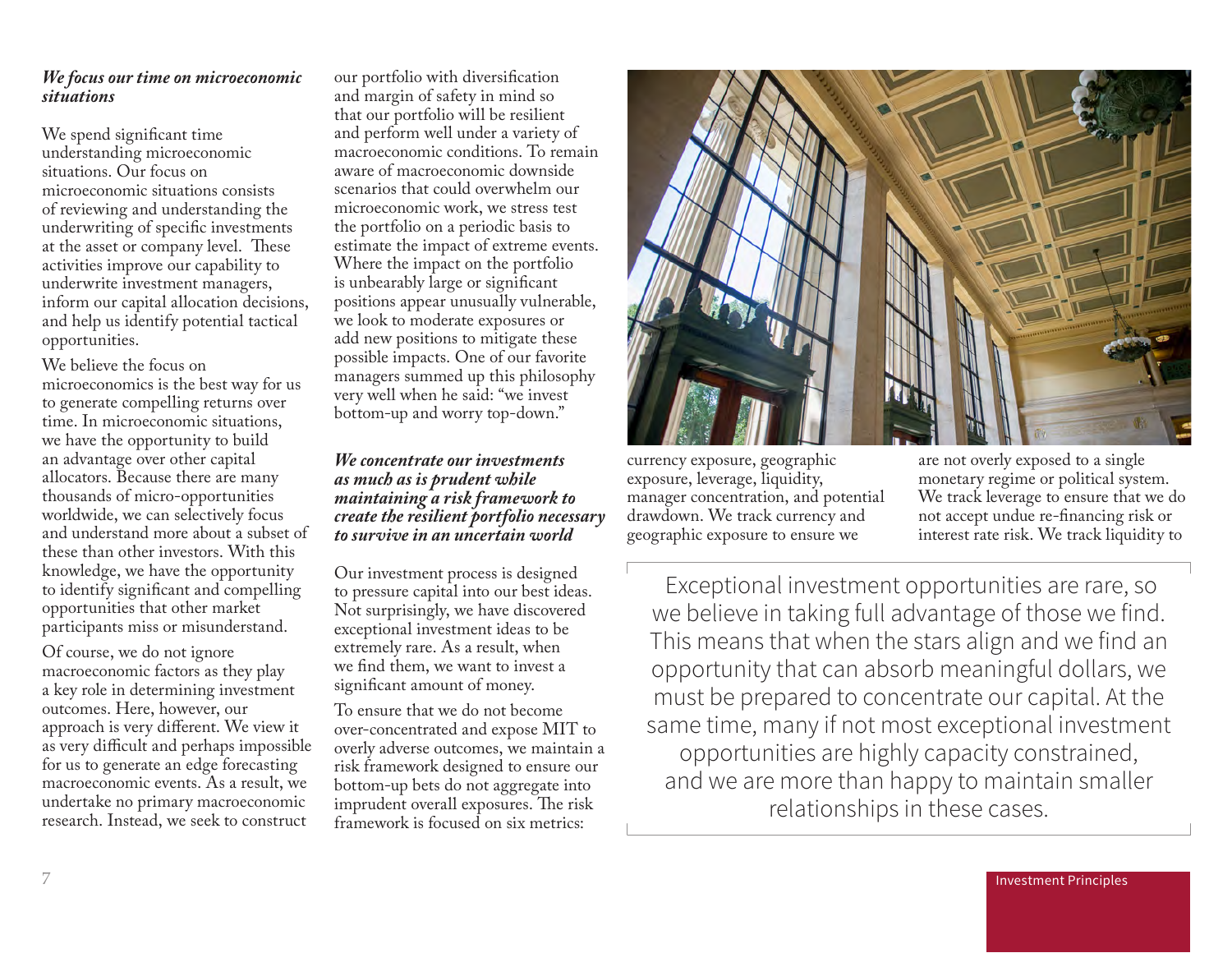

ensure we have sufficient liquid assets on hand to meet the spending needs of the Institute. We track manager concentration to ensure that we are not unduly exposed to fraud or other idiosyncratic events. We track our expected drawdown exposure under various stress scenarios to understand the impact investment volatility could have on the flow of funds provided to the Institute's operating budget.

#### *We view mistakes as the inevitable result of an innovative investment process*

Successful innovation requires the willingness to make mistakes. By definition, growth and learning require us to expand our circle of competence

Successful innovation requires the willingness to make mistakes, which we view as the cost human beings pay to develop judgement and expertise. Rather than eradicating all mistakes, we seek to make them net present value positive by committing to openly admitting, recording, analyzing, and discussing our errors.

into areas we have never tried before. We view mistakes as the cost human beings pay to develop judgment and expertise. As a result, the pursuit of a mistake free environment is counterproductive.

Of course, not all mistakes are created equal. Bad mistakes are those that result from sloppy thinking, lack of effort, poorly designed decisionmaking processes, and careless execution. These kinds of mistakes teach us only that we have developed a poor foundation for success. Good mistakes, on the other hand, are those that result from a thoughtful and carefully considered stretching of our capabilities. These kinds of mistakes teach us interesting new lessons and prepare us for greater achievement.

To be valuable, mistakes must be made net present value positive.1 To make mistakes net present value positive, we commit to openly admitting, recording, analyzing, and discussing our errors so that we may learn from them. We can further increase the net present value of a mistake by sizing forays into new areas with small dollars or by waiting for an unusual margin of safety that offers an extra cushion against unknown factors. Once we have developed better judgment and further expertise, we can act more boldly in bigger size.

#### *We maintain a long time horizon*

MIT maintains a long-term investment horizon. Most market participants are forced to show results over short time horizons to stay in business. As a result, we have a vastly reduced level of competition for ideas that take many years to realize and we regularly invest in opportunities that take time to mature. An excellent example is MIT's biotechnology stocks. While many investors trade these stocks based on news flow, we prefer to take long-term positions in companies that are well-positioned to create innovative new products. Many of these companies are cash flow negative and require significant patience to hold through the discovery process and regulatory approval cycle but can pay off handsomely in the long-term.

1 We borrowed this nice turn of phrase from an investor letter written by a London-based stock picker.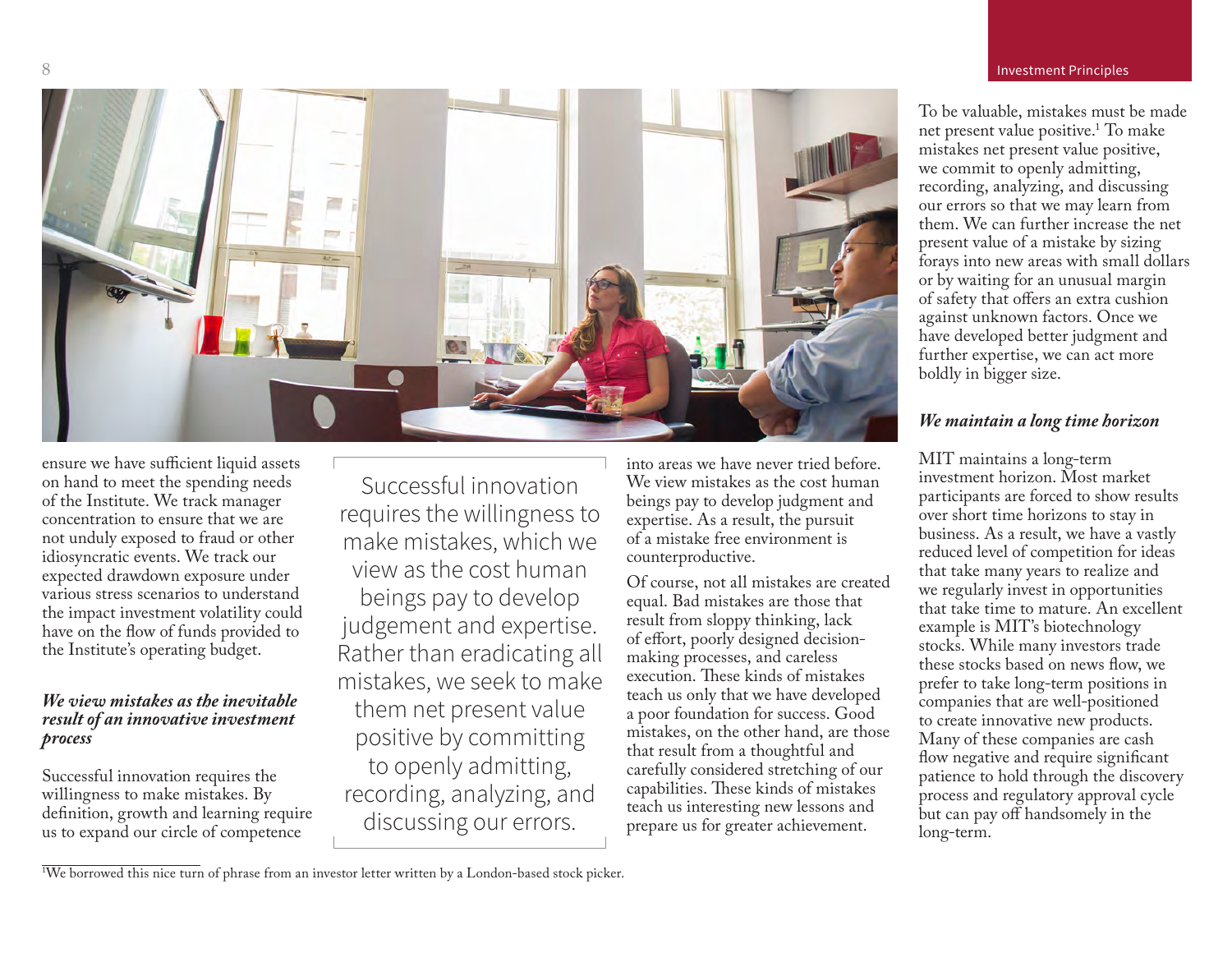## Our Due Diligence Process

We aim to establish investment management relationships that last decades. As a result, we do a lot of work upfront before entering into a new partnership with a manager. We generally have a number of inperson meetings and make reference calls. Our goal is to achieve a deep understanding of the manager's investment philosophy and practices, business structure, vision for the firm, and temperament in order to identify and underwrite the competitive advantages that allow sustained outperformance and to make ourselves aware of potential weaknesses.

Since exceptional judgment is crucial to virtually all investment strategies,

a critical element of our due diligence process is to evaluate historical decision points. At the end of our investment process, we produce an internal investment memo that outlines the evidence we have obtained that show the manager is an exceptional investor, as well as the critical risks and issues we want to monitor going forward.

We try very hard to use the manager's time as efficiently as possible by reviewing any written materials the manager might have, preparing agendas for meetings and calls beforehand, and doing our own research on a manager's portfolio holdings. The more transparency we have on the firm's current and



historical positions and investment decisions, the better we can prepare and the more easily we can focus on the critical questions during our interactions with the manager. We maintain deep respect for the need to keep the information we receive from a manager strictly confidential.

Our due diligence process is designed to help us avoid the common pitfalls of institutional decision making while still taking advantage of the benefits of the full range of perspectives and opinions across the team. We incorporate numerous check points and have broad discussions throughout the due diligence process to provide plenty of opportunities to catch mistakes or oversights and to enable us to keep the bar for manager selection consistently high across our portfolio. However, each manager is primarily underwritten by a small group of two to three staff members, and the ultimate investment decision is made by this group in conjunction with our Chief Investment Officer.

Once we have made an investment, we work hard to play a supportive but non-obtrusive role. While we must continue to follow and interact with the manager in order to monitor organizational developments and watch for changes in the competitive advantages we underwrote, we are happy to tailor the nature of the relationship and frequency of contact

We aim to establish investment management relationships that last decades. As a result, we do a lot of work upfront before entering into a new partnership with a manager. Once invested, our primary goal is to build a trusted relationship with shared and open communications, and to find new ways to be great partners to our investment managers.

to the specific manager. In certain circumstances, we are comfortable developing relationships where we are always available but interact formally as little as once per year to allow managers to concentrate on their work. Our primary goal is to build a trusted relationship with shared and open communications and to find ways to be great partners to our investment managers.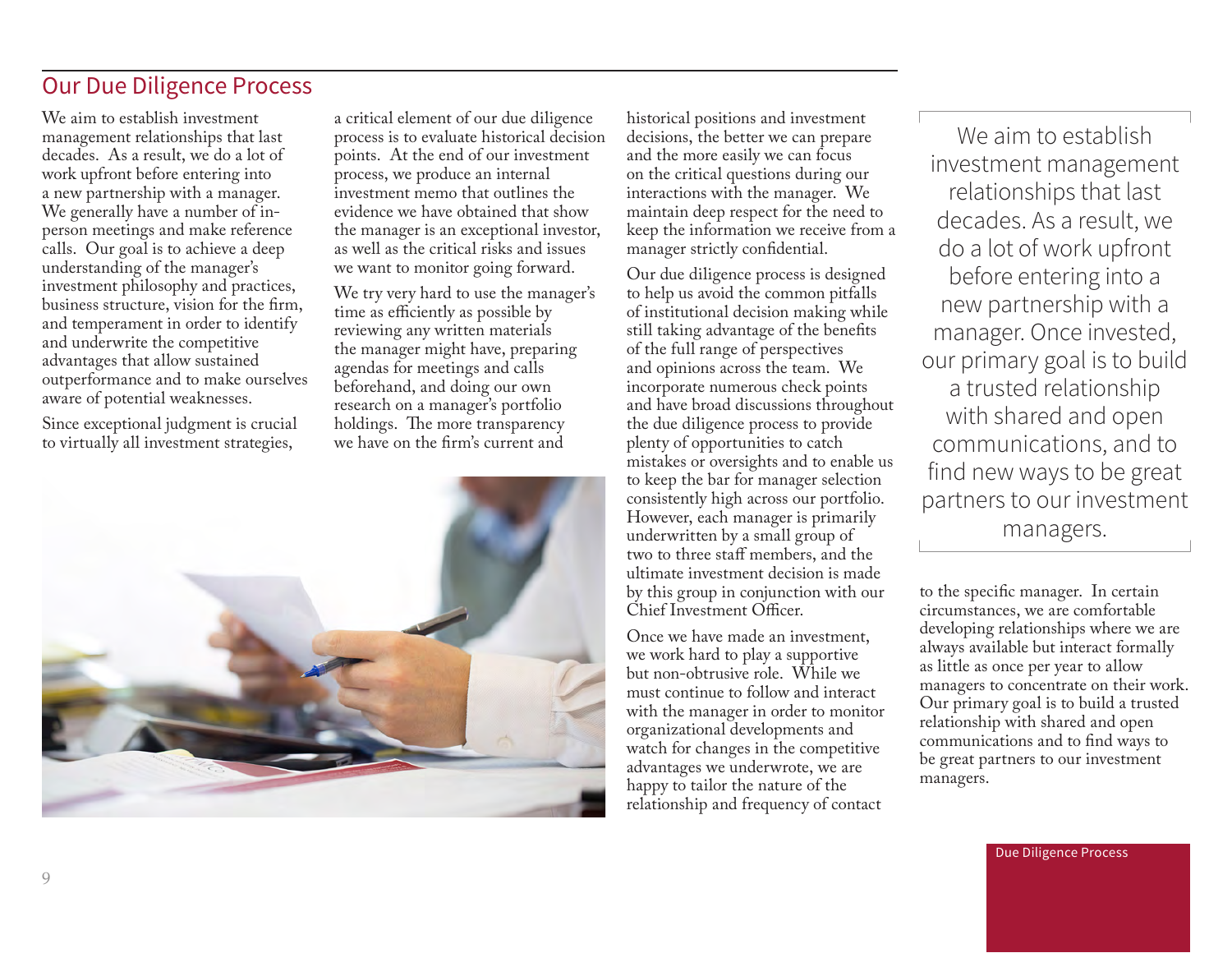